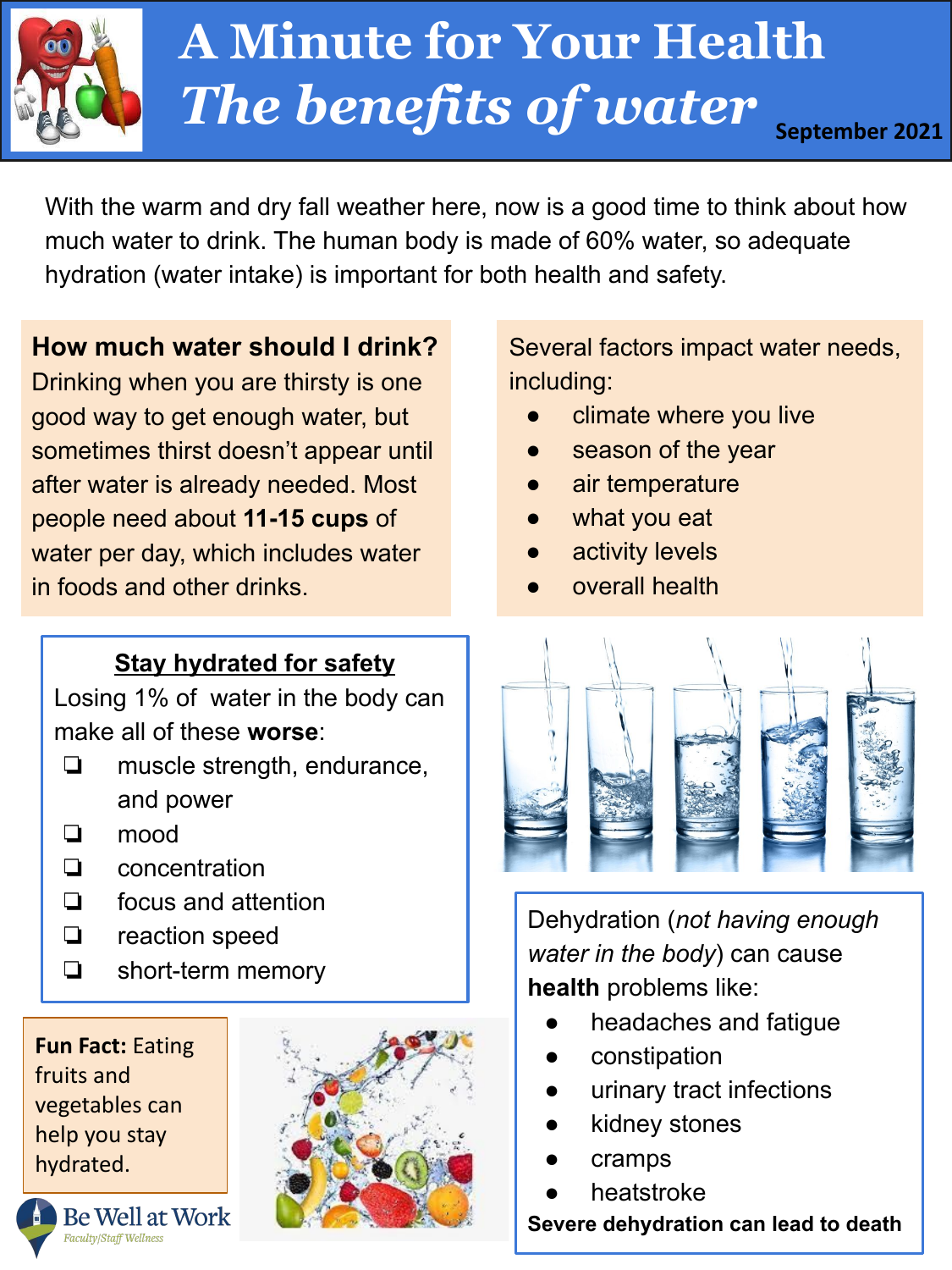### **How can I tell if I'm dehydrated?**

If you are thirsty, you probably already need to drink water. Sometimes thirst signals are mistaken for hunger, so if you feel hungry often, make sure you are drinking enough water. *The best way to tell if you are hydrated is to look at your urine.* It should be light, like lemonade and NOT dark like apple juice\*.



\*Vitamins, foods, and medications may affect color of urine

What causes dehydration?

- $\rightarrow$  not drinking enough water
- $\rightarrow$  physical exertion in hot weather
- $\rightarrow$  excess alcohol intake
- $\rightarrow$  high caffeine intake
- $\rightarrow$  eating foods high in salt
- $\rightarrow$  some medications
- $\rightarrow$  uncontrolled diabetes



# **September Exercise: Make a plan to hydrate**

- Keep a reusable water bottle with you so you have water when you need it
- Use the [water refill stations](https://food.berkeley.edu/foodscape/geographic-map/) around campus to keep your bottle full
- Eat foods high in water content such as fruits and vegetables
- Join the [Water Made This](https://www.surveymonkey.com/r/VWVW36B) campaign this month to track your water intake
- Be eco-friendly and save money by drinking tap water and avoiding disposable plastic bottles. We have very high quality tap water in the Bay Area!





Scan the QR code with your phone's camera to register for *Water Made This*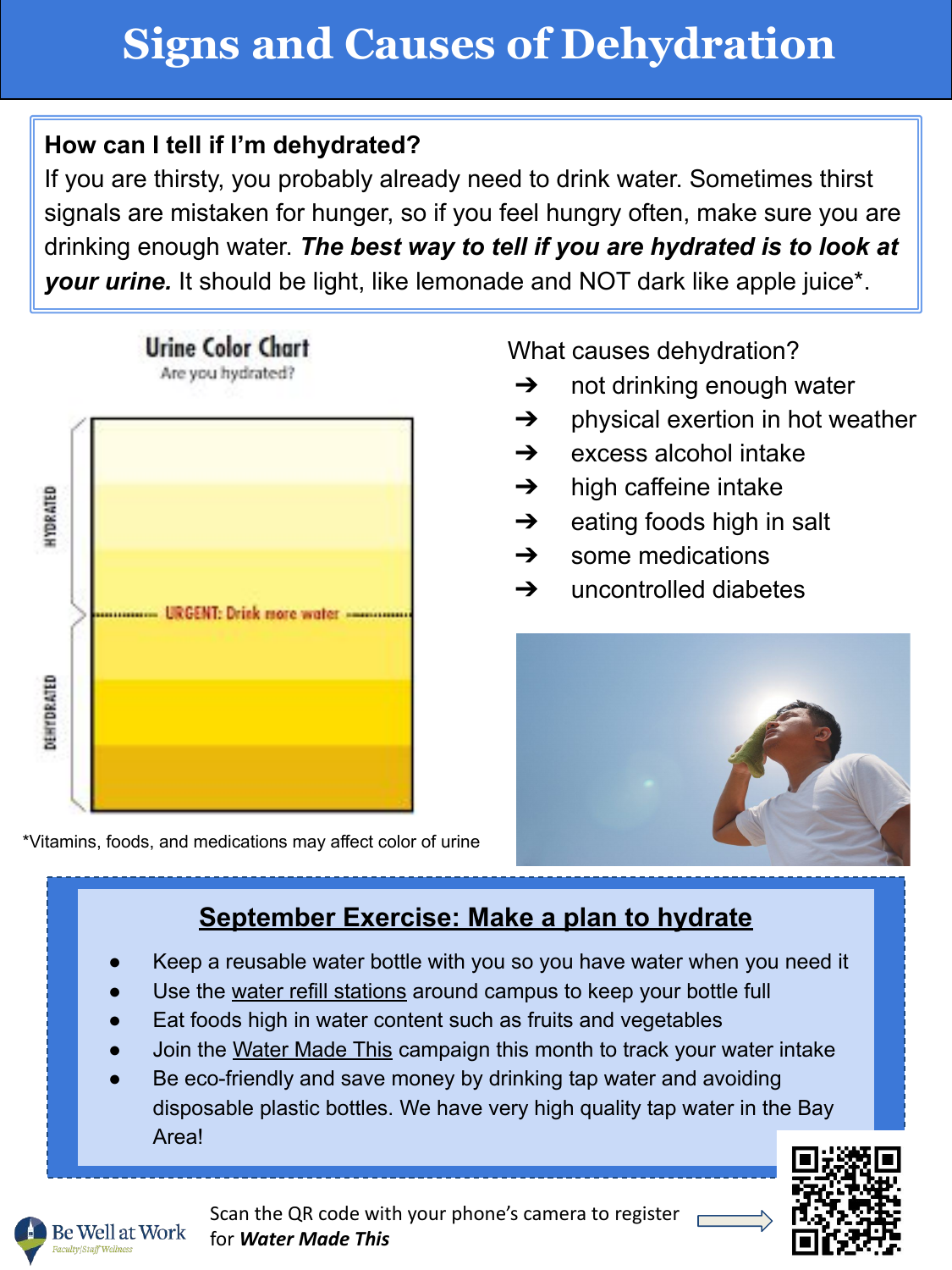

# $\boldsymbol{\mathcal{H}}$   $\boldsymbol{\mathcal{U}}$ 2016 *Los beneficios del agua* **septiembre 2021 Un minuto para su salud**

Con el clima cálido y seco del otoño aquí, ahora es un buen momento para pensar en cuánta agua beber. El cuerpo humano está compuesto en un 60% de agua, por lo que una hidratación adecuada (ingesta de agua) es importante tanto para la salud como para la seguridad.

### **¿Cuánta agua debo beber?**

Beber cuando tiene sed es una buena manera de obtener suficiente agua, pero a veces la sed no aparece hasta que ya se necesita agua. La mayoría de las personas necesitan entre **11 y 15** vasos de agua al día, lo que incluye el agua en los alimentos y otras bebidas.

## **Mantente hidratado por seguridad**

La pérdida del 1% de agua en el cuerpo puede **empeorar** todo esto:

- ❏ fuerza muscular, resistencia y potencia
- ❏ estado animico
- ❏ concentración
- ❏ enfoque y atención
- ❏ velocidad de reacción
- ❏ memoria de corto plazo

**Dato curioso:** comer frutas y verduras puede ayudarlo a mantenerse hidratado.

**Be Well at Work** 

aculty/Staff Wellness



Varios factores impactan las necesidades de agua, que incluyen:

- clima donde vives
- Estación del año
- temperatura del aire
- lo que comes
- niveles de actividad
- salud en general



La deshidratación (*no tener suficiente agua en el cuerpo*) puede causar problemas de **salud** como:

- dolores de cabeza y fatiga
- estreñimiento
- infecciones del tracto urinario
- cálculos renales
- obstáculo
- golpe de calor

**La deshidratación severa puede provocar la muerte**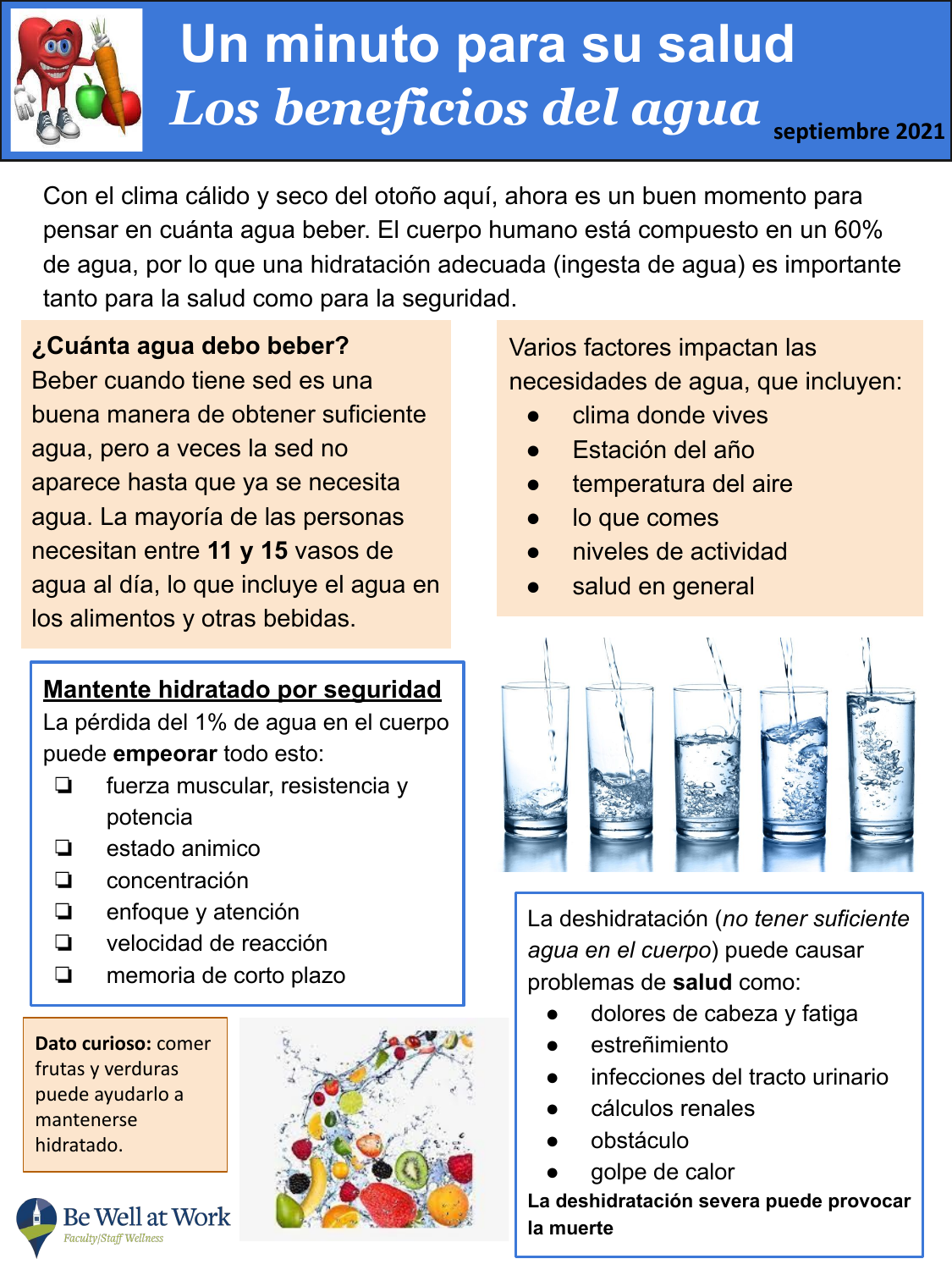# **Signos y causas de la deshidratación**

#### **¿Cómo puedo saber si estoy deshidratado?**

Si tiene sed, probablemente ya necesite beber agua. A veces, las señales de sed se confunden con hambre, por lo que si siente hambre con frecuencia, asegúrese de beber suficiente agua. La mejor manera de saber si está hidratado es mirar su orina. Debe ser liviano, como la limonada y NO oscuro como el jugo de manzana \*.



**Urine Color Chart** 

\* Las vitaminas, los alimentos y los medicamentos pueden afectar el color de la orina.

¿Qué causa la deshidratación?

- $\rightarrow$  no beber suficiente agua
- ➔ esfuerzo físico en climas cálidos
- $\rightarrow$  exceso de ingesta de alcohol
- $\rightarrow$  alto consumo de cafeína
- $\rightarrow$  comer alimentos con alto contenido de sal
- $\rightarrow$  algunos medicamentos
- $\rightarrow$  diabetes incontrolada



## **Ejercicio de septiembre: haz un plan para hidratarte**

- Lleve consigo una botella de agua reutilizable para tener agua cuando la necesite
- Use [las estaciones de llenado de agua](https://food.berkeley.edu/foodscape/geographic-map/) alrededor del campus para mantener su botella llena
- Consuma alimentos con alto contenido de agua, como frutas y verduras.
- Únase a la campaña [Water Made This](https://www.surveymonkey.com/r/VWVW36B) este mes para realizar un seguimiento de su consumo de agua
- Sea ecológico y ahorre dinero bebiendo agua del grifo y evitando las botellas de plástico desechables. ¡Tenemos agua del grifo de muy alta calidad en el Área de la Bahía!



Escanee el código QR con la cámara de su teléfono para registrarse en *Water Made This*

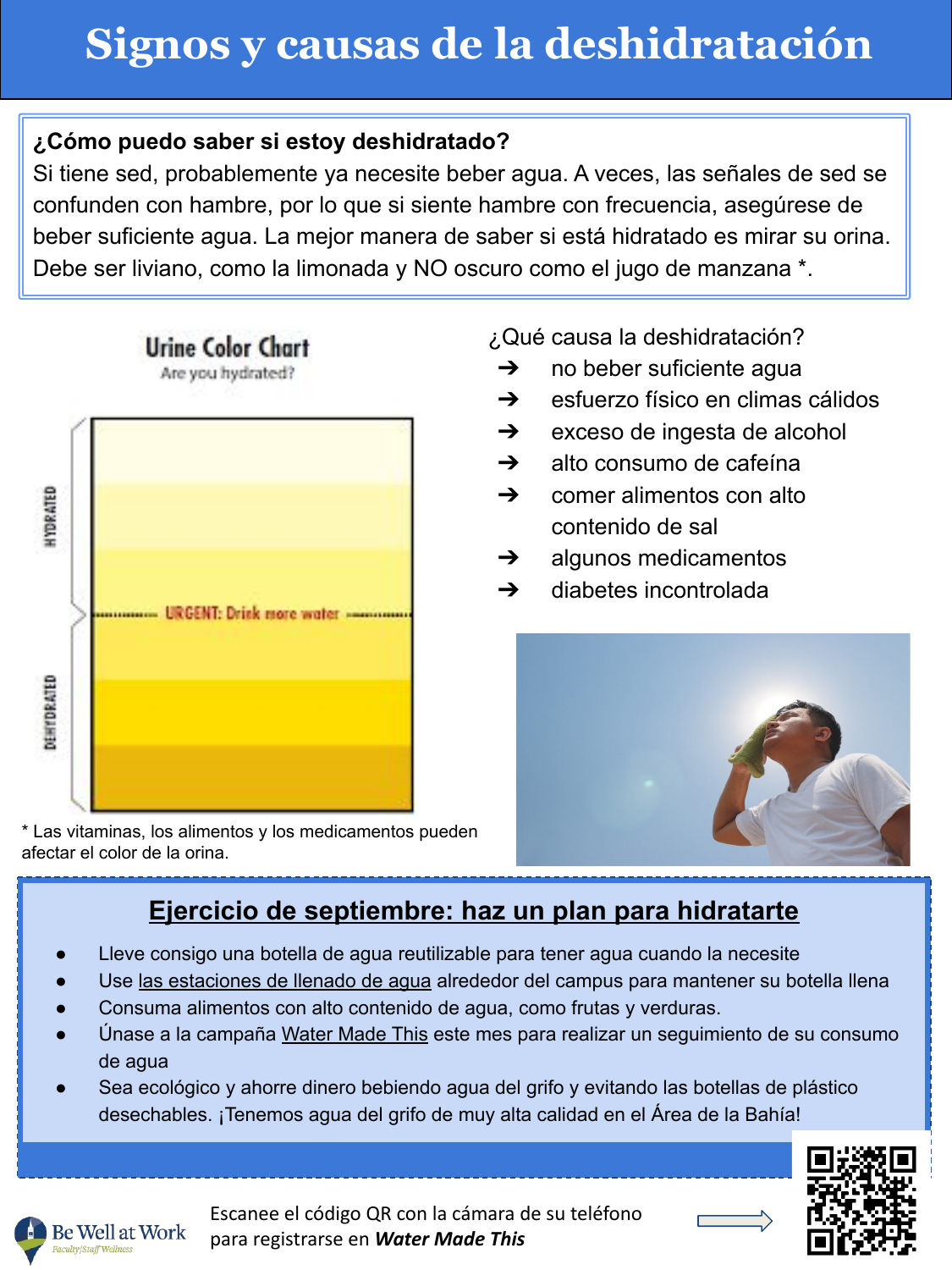



这里的秋季天气温暖干燥, 现在是考虑喝多少水的好时机。人体由 60% 的水组 成,因此充足的水分(水 摄入量)对健康和安全都很重要。

### 我应该喝多少水?

口渴时喝水是获得足够水的一种好方 法,但有时直到需要水后才会出现口 渴。大多数人每天需要大 约 11-15 杯 水,其中包括食物和其他 饮料中的 水。

#### 影响用水需求的因素有很多,包括:

- 你住的地方气候
- 一年中的季节
- 气温
- 你吃什么
- 活动水平
- 总体健康

# 保持水分以确保安全 体内失去 1% 的水分会使所有这些情 况变得更糟: ❏ 肌肉力量、耐力和爆发力 ❏ 情绪 ❏ 专注 ❏ 注意力和注意力 ❏ 反应速度 ❏ 短期记忆

有趣的事实:吃 水果和蔬菜可以 帮助你保持水 分。







脱水(体内水分不足)会 导致健康问 题,例如:

- 头痛和疲劳
- 便秘
- 尿路感染
- 肾结石
- 抽筋
- 心脏病

#### 严重脱水会导致死亡